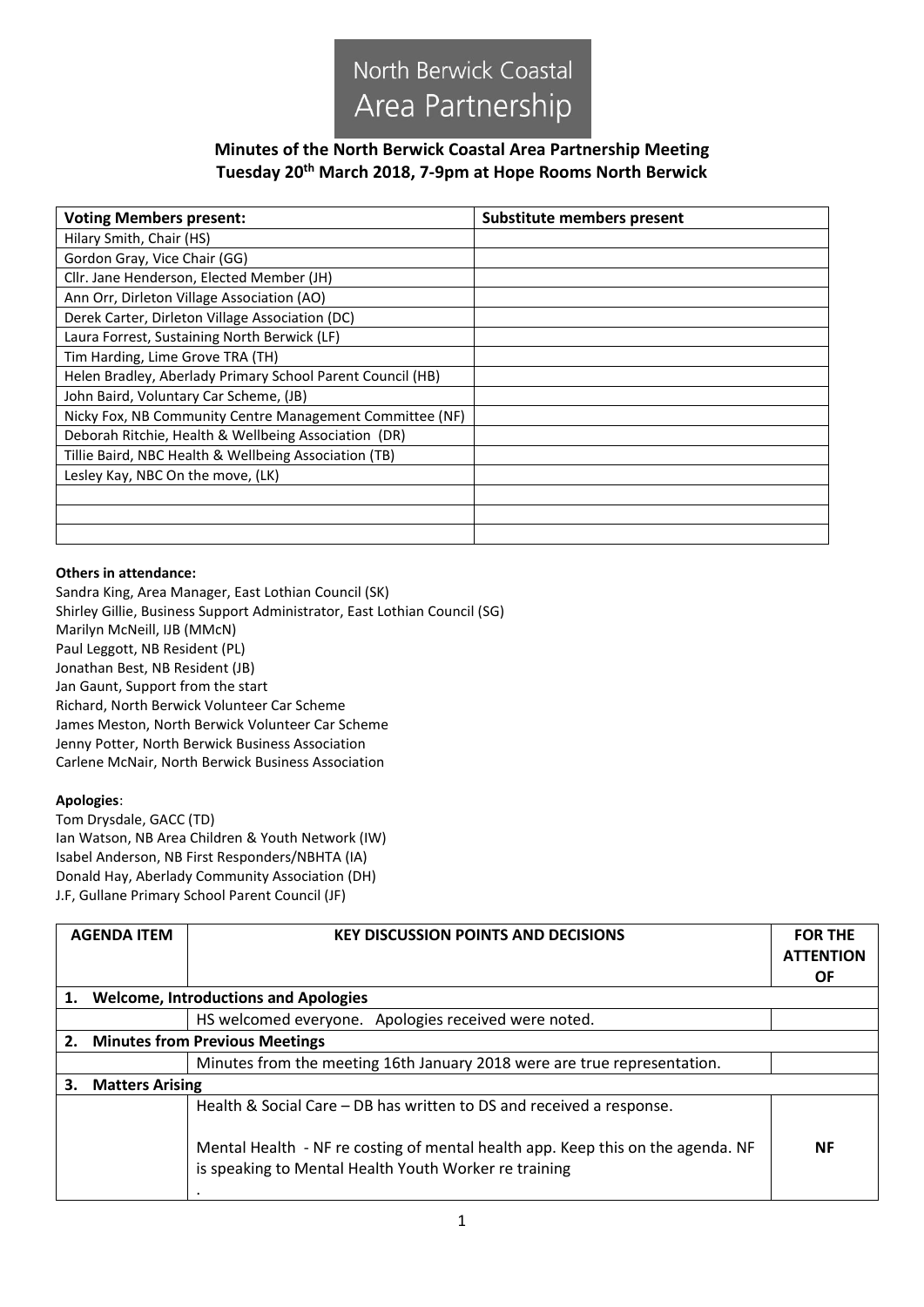| <b>AGENDA ITEM</b>                             | <b>KEY DISCUSSION POINTS AND DECISIONS</b>                                                                                                                                                                                                                                                                                                                                                                                                                                                                                           | <b>FOR THE</b><br><b>ATTENTION</b> |
|------------------------------------------------|--------------------------------------------------------------------------------------------------------------------------------------------------------------------------------------------------------------------------------------------------------------------------------------------------------------------------------------------------------------------------------------------------------------------------------------------------------------------------------------------------------------------------------------|------------------------------------|
|                                                |                                                                                                                                                                                                                                                                                                                                                                                                                                                                                                                                      | <b>OF</b>                          |
|                                                | Short Term Priorities - HS/SK discussed that some short term priorities will not be<br>completed within this financial year                                                                                                                                                                                                                                                                                                                                                                                                          |                                    |
|                                                | Area Partnership Training Session - SK updated that the session in Dunbar had<br>gone well, MMcN attended and found it very useful.                                                                                                                                                                                                                                                                                                                                                                                                  |                                    |
|                                                | Fire Starter Festival - NF updated that the first Fire starter meeting was attended<br>by 38 people which was excellent. Great suggestions and the next meeting will be<br>on 2 May 2018 at 12-3pm in North Berwick Community Centre. They are looking<br>into generated ideas and suggestions to narrow these down to 5 or 6 possible<br>projects. One idea was to run a street party to promote Mental Health within<br>the community bringing everyone together. NF extended an invitation to the<br>partnership to get involved. | <b>All partners</b>                |
| How priorities are set<br>4.                   |                                                                                                                                                                                                                                                                                                                                                                                                                                                                                                                                      |                                    |
|                                                | There was a brief discussion on the purpose of the AP and how its budget is<br>allocated.<br>1. Inequality<br>The ward profile outlines areas of inequality across the Area. The Area<br>Partnership remit is to encourage projects and work that will address such                                                                                                                                                                                                                                                                  |                                    |
|                                                | inequalities.                                                                                                                                                                                                                                                                                                                                                                                                                                                                                                                        |                                    |
|                                                | ACTION. Ward profile to be recirculated to AP<br>2. Setting priorities for AP budget allocation                                                                                                                                                                                                                                                                                                                                                                                                                                      | <b>Admin</b>                       |
|                                                | Each subgroup, partner or individual can bring forward their ideas at any time for<br>consideration by the Partnership members at the APM. To be adopted into the<br>Plan they must                                                                                                                                                                                                                                                                                                                                                  |                                    |
|                                                | Show how the project addresses inequality<br>Have a group or individual who will drive it forward<br>Have identified specific goals and/or outcomes<br>Be achievable                                                                                                                                                                                                                                                                                                                                                                 |                                    |
|                                                | 3. Setting priorities                                                                                                                                                                                                                                                                                                                                                                                                                                                                                                                |                                    |
|                                                | Projects from the Plan will be prioritised according to various factors including<br>need, geography, impact, etc. The public can contribute to this process but the<br>final decision is made by the AP members using a simple voting system.                                                                                                                                                                                                                                                                                       |                                    |
|                                                | 4. Review of existing Priorities                                                                                                                                                                                                                                                                                                                                                                                                                                                                                                     |                                    |
|                                                | Projects from 2017/18 not yet completed will be carried forward where possible.<br>Those not yet started will be included in the priority setting process for 2018/19<br>budget.                                                                                                                                                                                                                                                                                                                                                     |                                    |
|                                                | See attached report for details of 2017/18 spend. Please note that final figure for<br>Roads budget is not included.                                                                                                                                                                                                                                                                                                                                                                                                                 | All partners                       |
| Setting Priorities for 2018/2019 Budgets<br>5. |                                                                                                                                                                                                                                                                                                                                                                                                                                                                                                                                      |                                    |
|                                                | 1. Villages<br>Aberlady - The recent results from a Climate Friendly survey has identified a<br>number of priorities. EV fast charging point, Renewable Energy Company, Fruit and<br>vegetable garden at Kirk Stables, flower and shrub garden in the Memorial Garden<br>(lowering of High Hedge), 20 mph trial for the village, diverting through traffic via<br>B1377 route (Ballencrieff-Longniddry), traffic calming measures and pedestrian                                                                                     |                                    |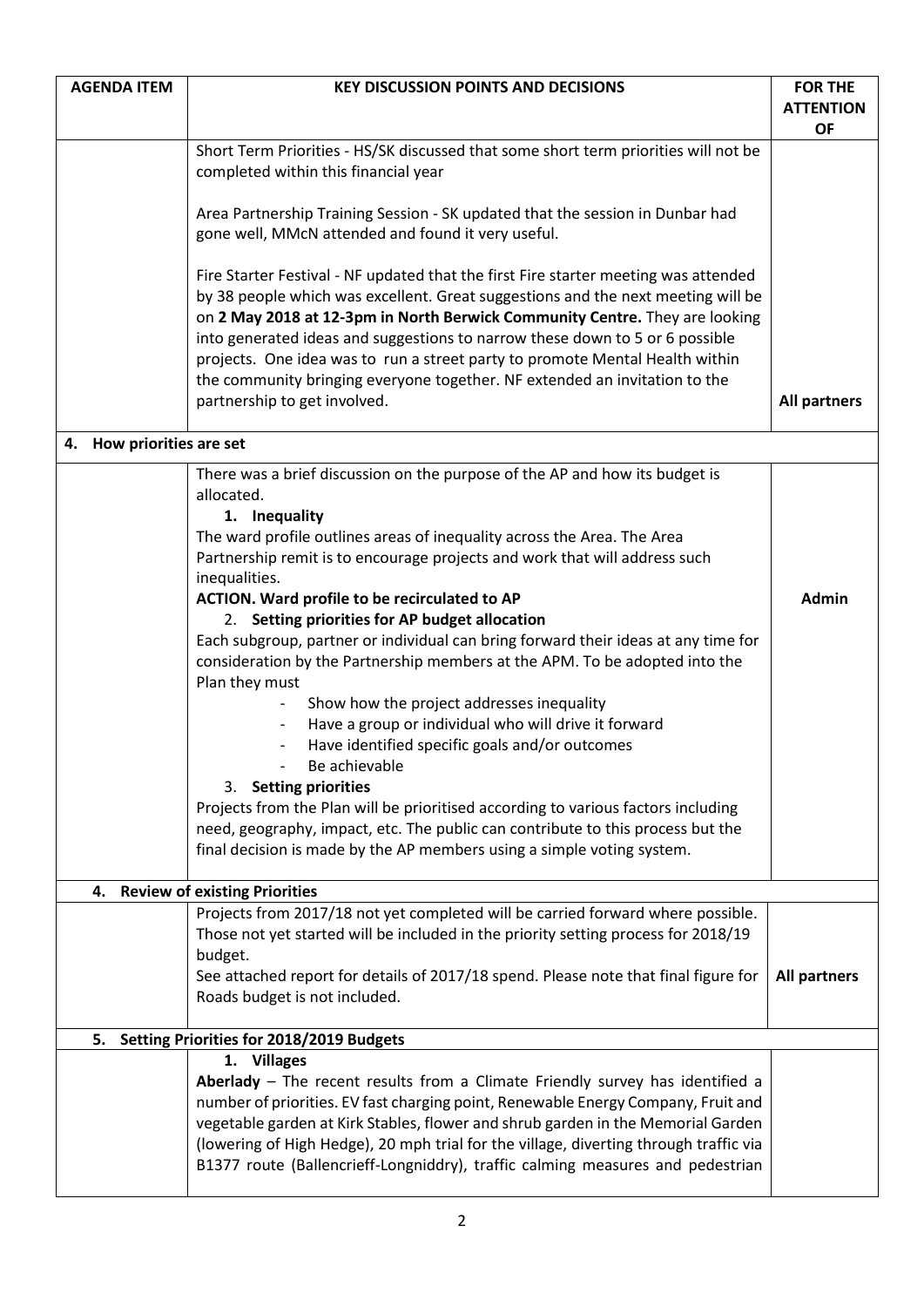| <b>AGENDA ITEM</b> | <b>KEY DISCUSSION POINTS AND DECISIONS</b>                                                                                                                                                                                                                                                                                                                                                                                                                                                                                                                                                                                                                                                                                                                                                                                                                              | <b>FOR THE</b><br><b>ATTENTION</b><br><b>OF</b> |
|--------------------|-------------------------------------------------------------------------------------------------------------------------------------------------------------------------------------------------------------------------------------------------------------------------------------------------------------------------------------------------------------------------------------------------------------------------------------------------------------------------------------------------------------------------------------------------------------------------------------------------------------------------------------------------------------------------------------------------------------------------------------------------------------------------------------------------------------------------------------------------------------------------|-------------------------------------------------|
|                    | access to community facilities to be made safe, off-road cycle way between<br>Aberlady and Ballencrieff and Aberlady-Longniddry.                                                                                                                                                                                                                                                                                                                                                                                                                                                                                                                                                                                                                                                                                                                                        |                                                 |
|                    | Whitekirk - The completion of the path has been welcomed by residents and there<br>are no further priorities at present.                                                                                                                                                                                                                                                                                                                                                                                                                                                                                                                                                                                                                                                                                                                                                |                                                 |
|                    | Dirleton-<br>1. Public Realm Heritage Project (details supplied). OpenReach survey to estimate<br>costs to underground overhead telephone wires:<br>£1,500 (Estimate only)<br>2. Repair the bus shelter roof at Halliburton Terrace<br>3. Bowling and Outdoor Club Improvements: Cost to appoint an architectural<br>technician to write a technical specification for clubhouse improvements: £750<br>(Estimate only)                                                                                                                                                                                                                                                                                                                                                                                                                                                  |                                                 |
|                    | Gullane - no representation from Gullane at the meeting. The Village Hall may<br>wish to apply for funding to make their stage more accessible.                                                                                                                                                                                                                                                                                                                                                                                                                                                                                                                                                                                                                                                                                                                         |                                                 |
|                    | Drem - Dangerous road across bridge. Perhaps a mirror could help with the safety<br>issues. This is being looked at by Roads. The heavy snow has taken away fencing at<br>the bridge it was suggested that the landowners be asked to fix this. JH will check<br>land ownership with the Community Council                                                                                                                                                                                                                                                                                                                                                                                                                                                                                                                                                              | JH                                              |
|                    | 2. Community Councils<br>North Berwick Community Council. no representative at the meeting.<br>Gullane Area Community Council, No representative at the meeting.<br>Dunpender Community Council, No priorities suggested.                                                                                                                                                                                                                                                                                                                                                                                                                                                                                                                                                                                                                                               |                                                 |
|                    | 3. Subgroups<br>Health & Wellbeing Association -DB/TB gave an update. The group has been busy<br>promoting health and wellbeing in the community. The group would like to see<br>more representatives from the villages and rural communities to address access<br>inequalities.                                                                                                                                                                                                                                                                                                                                                                                                                                                                                                                                                                                        |                                                 |
|                    | There is hidden poverty and the gap between rich and poor makes life difficult for<br>people on low incomes which impacts on their health & wellbeing. There is a need<br>to raise awareness of and reduce inequalities.                                                                                                                                                                                                                                                                                                                                                                                                                                                                                                                                                                                                                                                |                                                 |
|                    | Priorities for next year include a continued dialogue with the Health and Social<br>Care Forum, identify support services for people with drug or alcohol issues,<br>continue work with people living with dementia and carry out research into social<br>isolation. The group aim to gather the views of older people experiencing isolation<br>and wish to allocate funding for a consultation. The Intergenerational event will be<br>an opportunity to propose projects generated from that day. The theme of Death<br>and Dying will continue with a remembrance lunch planned in November.<br>Transport was identified as an issue and the Partnership funded an advert in the<br>paper seeking more volunteer drivers. AO is collating work for the transport leaflet<br>and may need funding to help with this. The Group are requesting a total of<br>£25,000. |                                                 |
|                    |                                                                                                                                                                                                                                                                                                                                                                                                                                                                                                                                                                                                                                                                                                                                                                                                                                                                         |                                                 |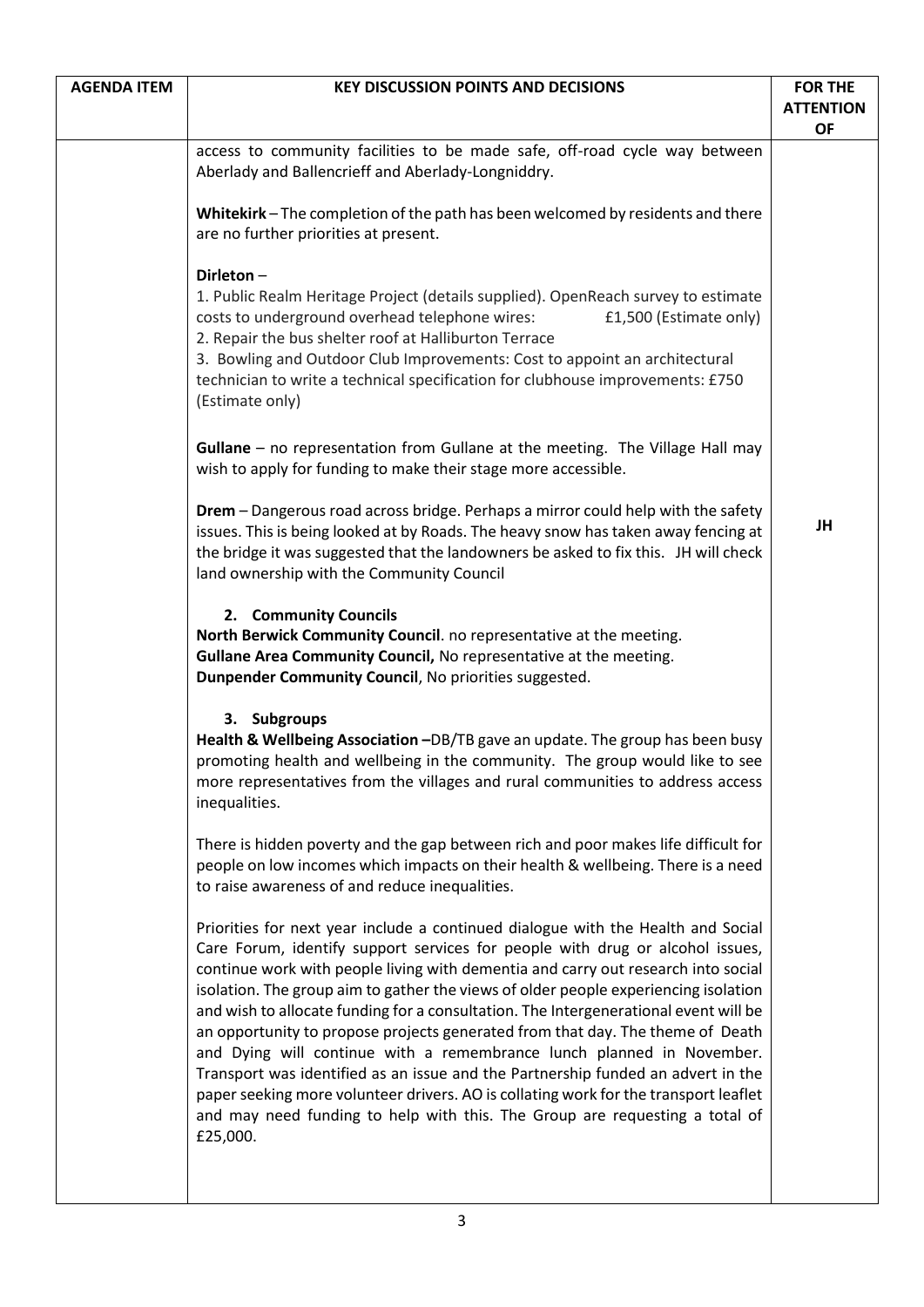| <b>AGENDA ITEM</b> | <b>KEY DISCUSSION POINTS AND DECISIONS</b>                                                                                                                               | <b>FOR THE</b>                |
|--------------------|--------------------------------------------------------------------------------------------------------------------------------------------------------------------------|-------------------------------|
|                    |                                                                                                                                                                          | <b>ATTENTION</b><br><b>OF</b> |
|                    | DB stressed the importance of the local volunteer transport, not just for people in                                                                                      |                               |
|                    | the community to access hospital appointments but as a preventative measure to<br>keep people active and involved in their community, this is a vital message.           |                               |
|                    |                                                                                                                                                                          |                               |
|                    | On the Move & Charrette $-$ ELC require to employ an external consultant for the                                                                                         |                               |
|                    | design and costings work needed in order to secure funding for the development<br>of the East end of NB High Street. Cost is estimated £15-20k. Work on remodelling      |                               |
|                    | junctions at Abbey Road and Church Street will cost around £10k for each site.                                                                                           |                               |
|                    | Further work on Melbourne Place junction is also planned. The costs for this will<br>be minimal. A working group (AP and ELC) will continue to meet to take forward      |                               |
|                    | the Charrette priorities and anyone interested in joining, let HS know.                                                                                                  |                               |
|                    | Appreciative thanks to LK for her Chairing of this group over the last 2 and a half                                                                                      | All                           |
|                    | years.<br>ACTION. Those wishing to be part of the working group should let HS know as                                                                                    |                               |
|                    | soon as possible                                                                                                                                                         |                               |
|                    | Lime Grove Asset Transfer Sub Group -LK issued a summary report (attached)                                                                                               |                               |
|                    | which gives an up to date position for the Lime Grove Asset Transfer request. It                                                                                         |                               |
|                    | was agreed that members present support this proposal. There has been an<br>amazing amount of work involved in this. Well done to the Consultants and LK who             |                               |
|                    | has Chaired the Group for the summary report which is very informative.                                                                                                  |                               |
|                    | <b>Children &amp; Youth Network - The group would like to continue with the following</b>                                                                                |                               |
|                    | projects:- Family Worker, Mental Health Worker, and Employability Work from the                                                                                          |                               |
|                    | Educational Attainment Fund. The schools have been incredible supportive and<br>wish to continue and expand the work. There is a need to look at sustainability of       |                               |
|                    | Workers. The group also wish to support a Youth Shelter following the video which                                                                                        |                               |
|                    | was produced by the young people to show the lack of youth facilities. Viridor may                                                                                       |                               |
|                    | fund this and the group is seeking 10% match funding of £2,000 from the General<br>Fund.                                                                                 |                               |
|                    | <b>Support from the Start - No representative present but the group wish to</b>                                                                                          |                               |
|                    | continue with the Family Worker post which is making an impact and to contribute                                                                                         |                               |
|                    | to the Parenting Pathway. A report from the Family Worker was circulated (See                                                                                            |                               |
|                    | attached).                                                                                                                                                               |                               |
|                    | North Berwick Area Sports Hub - No representative present. Possible Funding<br>request re Dirleton Bowling Club. Issues with a venue for the Netball Club                | <b>HS</b>                     |
|                    | mentioned.                                                                                                                                                               |                               |
|                    | ACTION. HS to contact FM to ask for their priorities/suggested projects                                                                                                  |                               |
|                    | Economic Development Group - North Berwick Business Association members                                                                                                  |                               |
|                    | present. Employers offering local jobs often can't attract anyone due to transport<br>especially for seasonal, part time or full time positions. People from surrounding |                               |
|                    | areas would be suitable but can't access public transport or don't drive.                                                                                                |                               |
|                    | Concerned about Bus routes ie cost and length of time the journey takes. Larger                                                                                          |                               |
|                    | employers could consider offer transport to bring staff in from surrounding areas<br>but most businesses are not big enough. Need to look at priorities from the         |                               |
|                    | Business Association. We need to continue to market North Berwick as a day or                                                                                            | <b>Economic</b>               |
|                    | holiday destination. The Association has only 2 representatives on the committee<br>who manage the website, social media platform and Tourist Information point in       | Dev                           |
|                    |                                                                                                                                                                          |                               |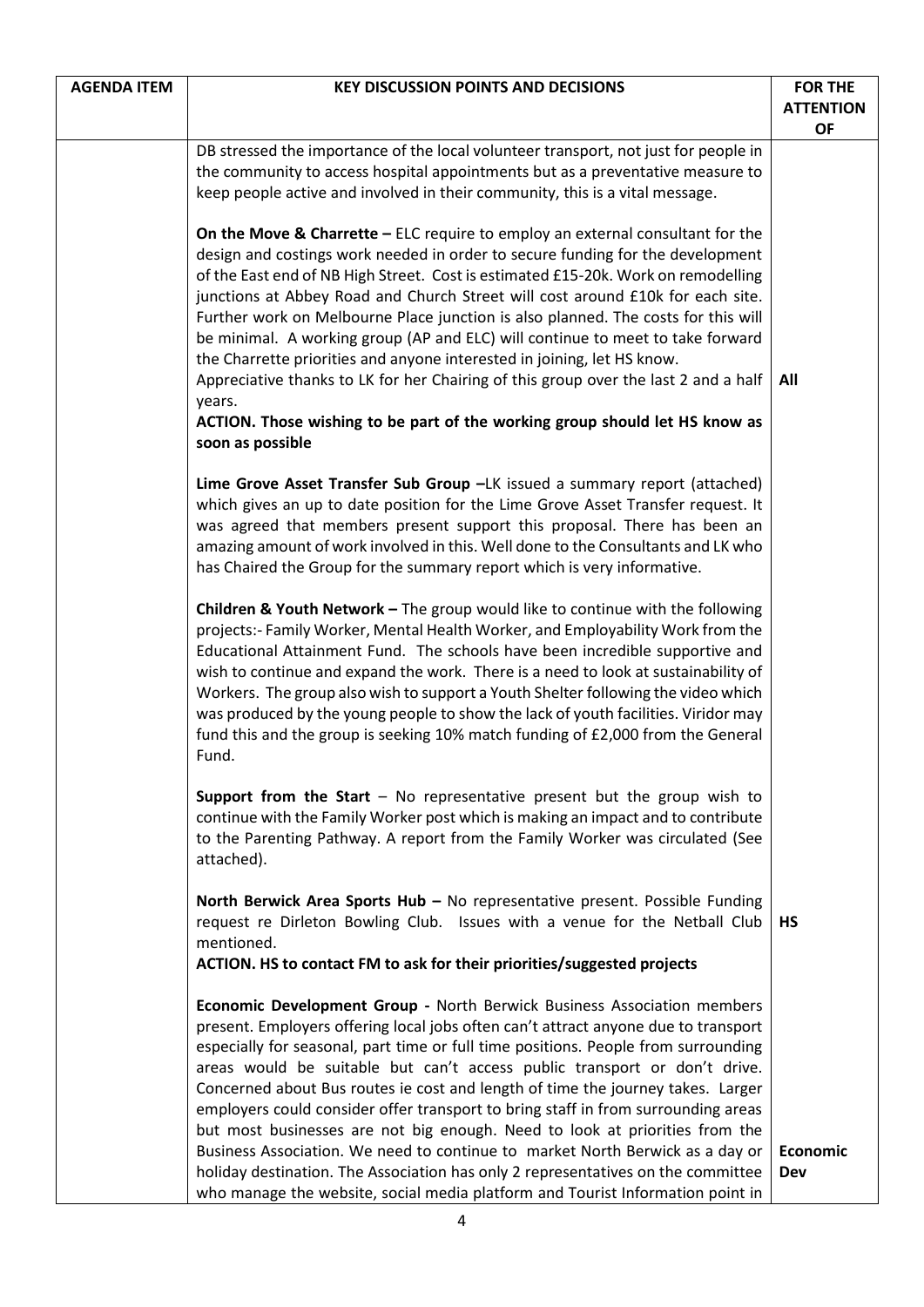| <b>AGENDA ITEM</b> | <b>KEY DISCUSSION POINTS AND DECISIONS</b>                                                                                                                          | <b>FOR THE</b>   |
|--------------------|---------------------------------------------------------------------------------------------------------------------------------------------------------------------|------------------|
|                    |                                                                                                                                                                     | <b>ATTENTION</b> |
|                    |                                                                                                                                                                     | <b>OF</b>        |
|                    | Why Not. Their priority is to reprint the map and leaflet and would like support                                                                                    | Group/NBB        |
|                    | from the Partnership.                                                                                                                                               | A                |
|                    | ACTION. NBBA to work with others in group to develop proposal for funding                                                                                           |                  |
|                    |                                                                                                                                                                     |                  |
|                    |                                                                                                                                                                     |                  |
|                    | Roads Budget. An allocation of £5,000 for Smarter Places, Smarter Choices will                                                                                      |                  |
|                    | secure match funding to promote walking and cycling.                                                                                                                |                  |
|                    |                                                                                                                                                                     |                  |
|                    |                                                                                                                                                                     |                  |
| 6.                 | Non-budget discussion items                                                                                                                                         |                  |
|                    | <b>Volunteer Car Scheme</b><br>North Berwick Volunteer Drivers Scheme - Representatives from the committee                                                          |                  |
|                    | explained that they had received a letter cutting their funding from the Health &                                                                                   |                  |
|                    | Social Care Partnership. The Scheme has maintained a good relationship with                                                                                         |                  |
|                    | partners for over 20 years. Their grant has been cut before and they continue to                                                                                    |                  |
|                    | fundraise to maintain the service. HS touched on the ward profile stats which                                                                                       |                  |
|                    | demonstrate the continued need for local transport. They received a best value                                                                                      |                  |
|                    | review 6 months ago and have had no feedback since. The email cutting their                                                                                         |                  |
|                    | funds came out of the blue and they had no indication of any problems. They found                                                                                   |                  |
|                    | the wording of the letter upsetting e.g. decommissioning the service. DB would                                                                                      |                  |
|                    | like this to be discussed at the next Health & Social Care Forum as cutting this much                                                                               |                  |
|                    | needed community service sends out the wrong message to the wider community                                                                                         |                  |
|                    | especially at this time. The volunteers provide a lot more than transport, they                                                                                     |                  |
|                    | often accompany people to the hospital or doctors surgery appointment and can                                                                                       |                  |
|                    | sometimes be the only person someone sees in weeks. TB mentioned the high<br>value and effective outcomes of the scheme. Volunteers had provided offer 1000         |                  |
|                    | lifts a year at a cost of around 30p per lift which represents good value. Members                                                                                  |                  |
|                    | asked if the group were going to appeal this decision. They have written and have                                                                                   |                  |
|                    | a committee meeting on Thursday. JH received a response from her email to DS                                                                                        |                  |
|                    | who will be looking into this and will follow this up. MM will also write to DS.                                                                                    |                  |
|                    | ACTION. Representation to be made to the H&SC Partnership asking for a review                                                                                       | GG/MMN/J         |
|                    | of this decision                                                                                                                                                    | H/DB             |
|                    |                                                                                                                                                                     |                  |
|                    | <b>Health and Social Care Forum</b>                                                                                                                                 |                  |
|                    | Health & Social Care Forum - consultation on health services e.g. future of services                                                                                |                  |
|                    | offered at the Eddington Hospital and Abbey Care Home for Older People. This is                                                                                     |                  |
|                    | an opportunity to open up the consultation process on how local services will be<br>delivered in the future given the increase in population and the growing number |                  |
|                    | of older people in the area. There is a need to have a strategic focus including the                                                                                |                  |
|                    | need to extend the Health Centre. The consultation will run over 3 months. There                                                                                    |                  |
|                    | was concerns expressed re the minor injuries service which appears not to be                                                                                        |                  |
|                    | included in the consultation process. Members wanted it make it clear that they                                                                                     |                  |
|                    | are not prepared to give up on any current services until new provision is in place                                                                                 |                  |
|                    | and wanted an absolute guarantee on this. TB explained that in this consultation                                                                                    |                  |
|                    | the whole community needs to get involved, and more people and more groups                                                                                          |                  |
|                    | need to attend the Health & Social Care Forum meetings.                                                                                                             |                  |
|                    |                                                                                                                                                                     |                  |
|                    | Some feedback from the previous meeting was that it was too near Christmas,                                                                                         |                  |
|                    | was only 1 weeks notice and that a meeting at 5pm excludes many people.                                                                                             |                  |